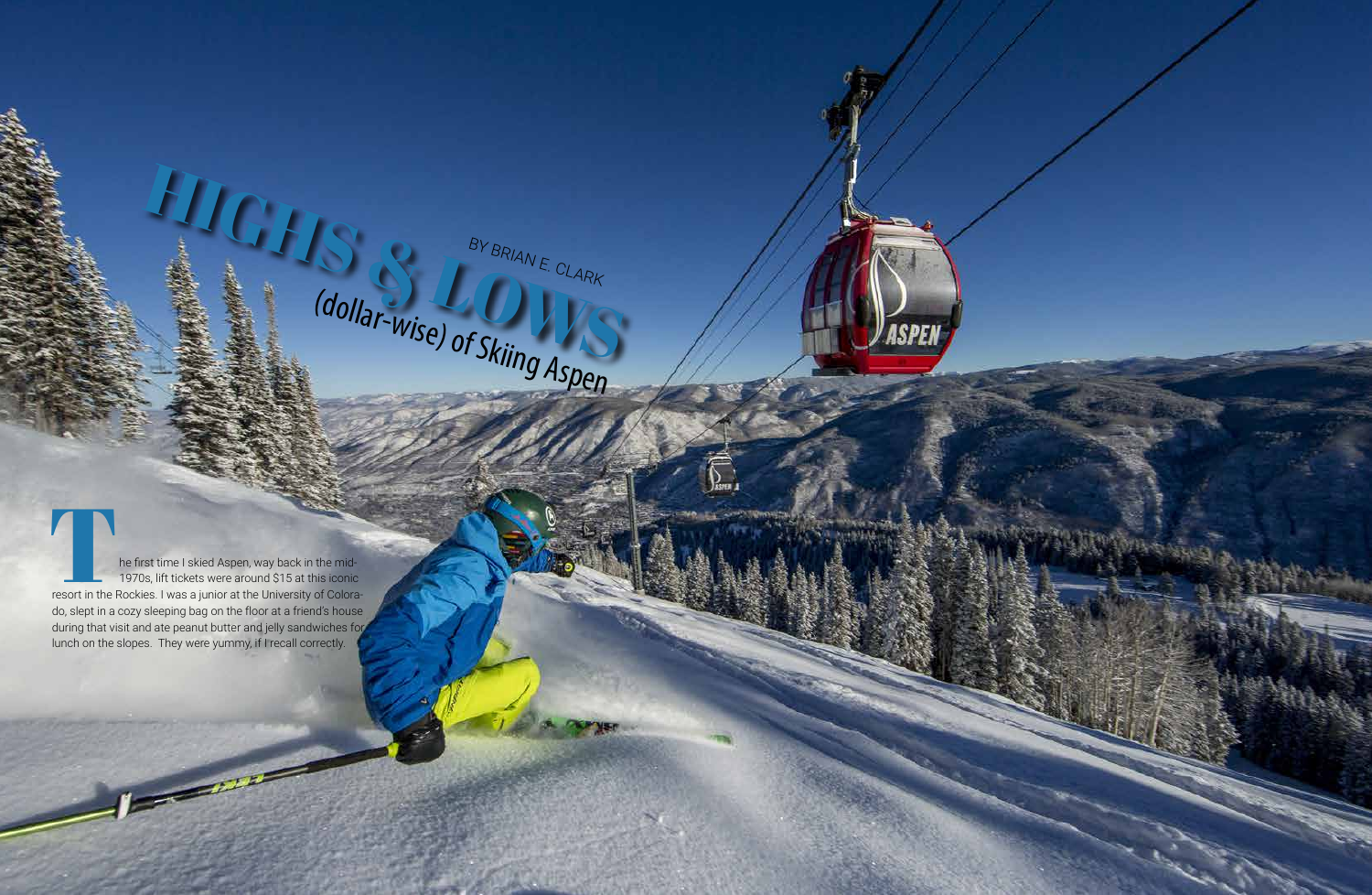



For dinner, my companions and I made an inexpen sive meal of pasta, tomato sauce and a soybean meat substitute, plus an earthy, multi-grain bread someone in our group had baked. We may even have splurged on a bottle of (most-likely cheap) red wine.

For breakfast, we drank tea, and ate bagels and granola we'd picked up at a health-food store in Boul der. And when we went out at night for some beers at a bar to listen to music, we only spent a couple of bucks each.

The cost for a weekend of great skiing? Less than \$70, including the \$5 I pitched in for gas.

I've been back to Aspen a few times in the years since then. The skiing snowboarding at the four "hills" in and around town (Aspen Mountain, also known as Ajax; Buttermilk, Snowmass and Aspen Highlands) remain excellent. The prices, however, have gone up a wee bit.

If money's no question, you could easily spend thousands of dollars on visit by staying at the five-star Little Nell (thelittlenell.com), where luxury rooms in this slope-side hotel run more than a grand a night during the high season.

You could also rent an entire villa through airbnb. com with seven bedrooms, 9.5 baths, a pool and other luxurious amenities for (hold your breath…) \$9,000 a night, plus fees.

The less expensive, but quite posh, 128-year-old Ho tel Jerome (https://aubergeresorts.com/hoteljerome/) (now an Auberge resort the was recently renovated) is around \$500 a night, while the quite pleasant Lime light (https://www.limelighthotels.com/aspen) has rooms that begin at around \$400 a night. The Lime light also has incredible breakfasts, included with your overnight tab.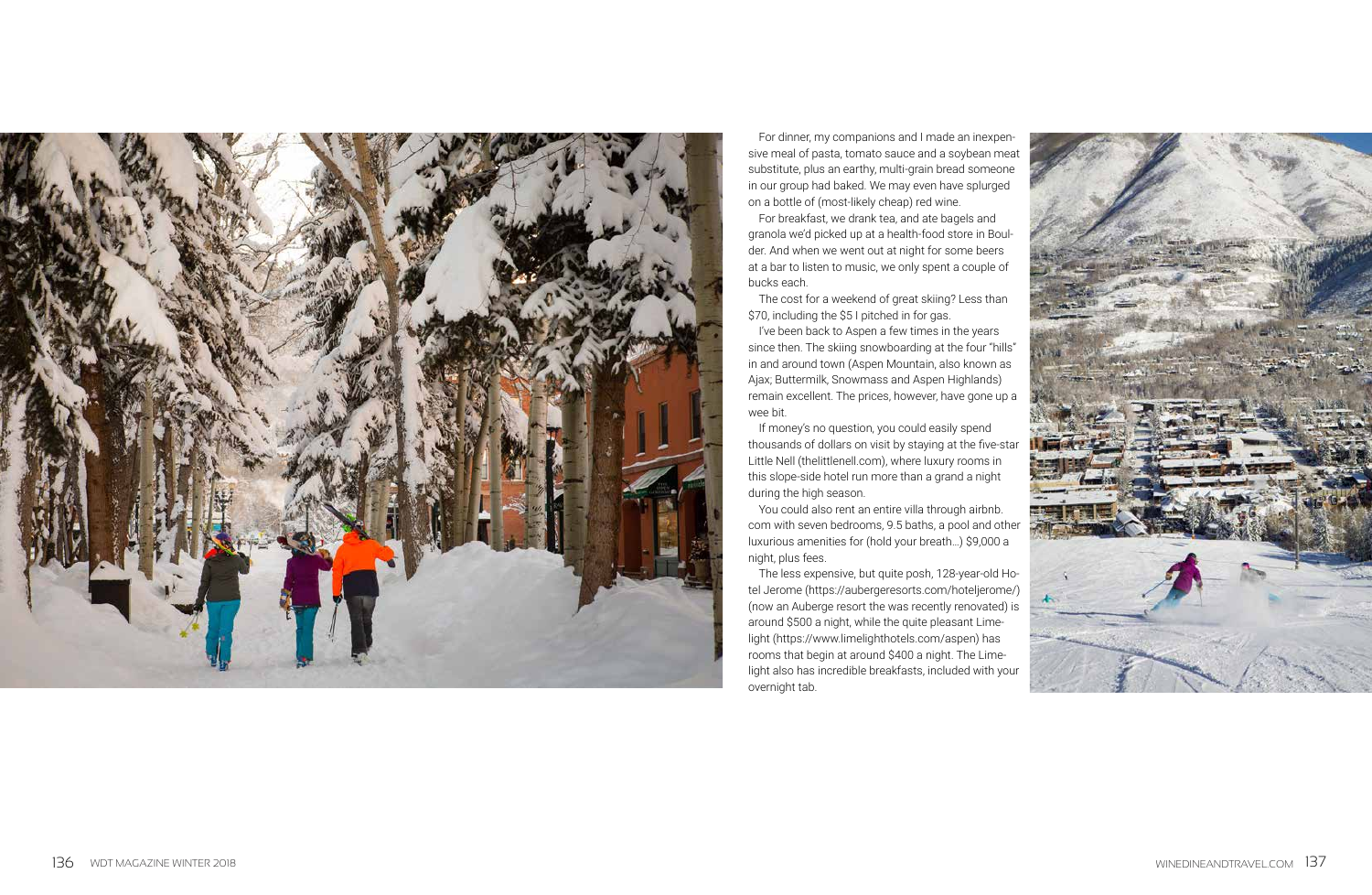To buff up your skiing and riding skills, you could hire a private instructor (aspensnowmass.com/planyour-stay/lessons/private-lessons) at \$820 a day - be sure to book seven days in advance for this "bargain" price - plus a 20 percent tip for a total of around a cool \$1,000. Or pay only \$170 (again, the seven-day advance price) for a group lessons (class size is usually less than five in a group) to help you find the best powder stashes and bowls and steeps with the fewest people.

For a heli-skiing adventure, book a trip with Helitrax (helitrax.com) for a day of untouched powder far away from the madding crowd. Plan on spending around \$1,4000. And if you're a certain age and your mogul skiing needs a tune-up, sign up for one of the (aptly named) "Bumps For Boomers" (bumpsforboomers. com) clinics. They run four-days and cost \$1,696.

You'll need mid-day sustenance, so why not swoop into the Cloud Nine Alpine Bistro at Aspen Highlands (aspensnowmass.com/our-mountains/aspen-high lands/dining/cloud-nine-alpine-bistro) for some fon due or raclette, steak tartare, caviar and champagne for \$75 and more.beside the Aspen Mountain gondo la, where a wagyu - a kind of Japanese beef - double cheeseburger will run you \$22. Want truffle fries and a beer? Add another \$16 to your bill.

After a day on the slopes, you could wander over to the 02Aspen Spa (02Aspen.com) for a 60-minute, \$175 Skier Massage. And when it comes time for din ner, there are a number of Aspen restaurants where an evening meal with wine and desert costs \$150 and up. You could stay put at the Little Nell, where a spe cial wine dinner at Element 47 (thelittlenell.com/din ing/element-47) could run you and five friends \$1,000. When I was there, I got to tour the wine cellar and hold (very carefully) a bottle of wine that was worth \$4,000. I gave it back to the sommelier quickly.

Oh, and that \$15 lift ticket from 40-plus years ago? It's now \$179 if you walk up to a ticket booth the day you want to ski. Buy your multi-day ducat a week in advance and you can save up to \$30 a ticket. And if you're under 18 or 65 and over, all four mountains have additional discounts.

Or you could have bought an IKON (ikonpasscom) or Mountain Collective (mountaincollective.com) pass good for two days at numerous resorts in the West, including Aspen. IKON passes are no longer available





this ate in the season, but a Mountain Collective pass can still be purchased for \$509. After the first two days are used, additional days are 50 percent off. It can also save you a bundle if you use it at other mem ber resorts such as Mammoth, Squaw Valley, Alpine Meadows, Taos, Jackson Hole, Snowbird or Alta.

San Francisco residents Jennifer Toy and Roy Bar roca spent six weeks skiing around the West using the Mountain Collective passes they bought early for even less money. They lived in their tricked-out Ford E-350 van, often paying less than \$50 a night for parking in RV lots. In Aspen, they favor Highlands because of its "locals" vibe.

Not everyone travels in a van, however. But you still don't need to have a trust fund to enjoy Aspen, says Jim Moneghan, a retired Denver policeman who skis all over Colorado. He often stays at rooms he books through Airbnb in nearby Basalt, which is 12 miles from Aspen's Intercept parking lot, which has more than 200 paved spaces and free shuttles to all four of Aspen's mountains.

He's also stayed in Carbondale, which is 26 miles from the Intercept lot, and gotten a room with a private bath for \$70 a night. (There are also Airbnb options in Aspen, but they could easily run twice as much a night during the high season.)

Moneghan eschews eating in Aspen, though he does scout around the web for the best apres-ski deals at local watering holes that sometimes offer free or discounted food with drinks. However, he chooses restaurants in Basalt because the prices are less.

But if you truly want the Aspen experience, here are some tips from locals on places to stay, dine and enjoy yourself at (relatively) bargain prices.

You'd never know it from Aspen's pricey reputation, but the town has two hostel-like lodges with dorm bunks with shared bathrooms for those who are will ing to rough it a bit, plus rooms with either shared or private baths.

The St. Moritz Lodge (stmoritz.com) is at the base of Shadow Mountain in the quiet, West End of town only two blocks from free bus shuttles. Rates for a clean and comfortable dorm room start at \$75 and the inn offers gratis continental breakfasts and apres-ski snacks.

The other other bargain option is the Swiss-style Mountain Chalet Aspen (mountainchaletaspen.com)